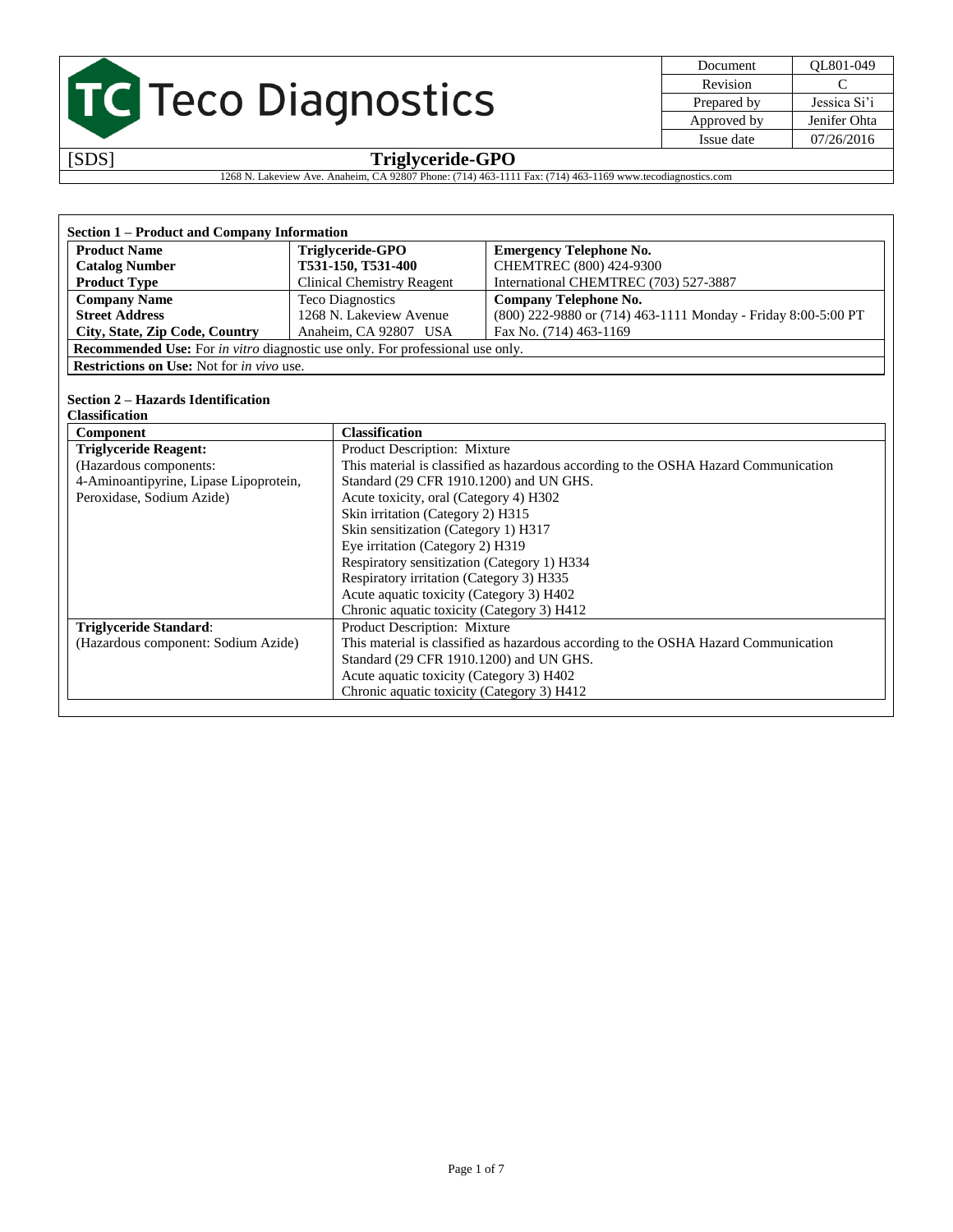| Document    | OL801-049    |
|-------------|--------------|
| Revision    | ⊖            |
| Prepared by | Jessica Si'i |
| Approved by | Jenifer Ohta |
| Issue date  | 07/26/2016   |
|             |              |

### [SDS] **Triglyceride-GPO**

1268 N. Lakeview Ave. Anaheim, CA 92807 Phone: (714) 463-1111 Fax: (714) 463-1169 www.tecodiagnostics.com

#### **Section 2 – Hazards Identification (continued)**

| Component                          |                            | GHS Label elements, including precautionary statements                                 |  |  |
|------------------------------------|----------------------------|----------------------------------------------------------------------------------------|--|--|
| 4-Aminoantipyrine<br>(Component of | Pictogram<br>Hazard Symbol |                                                                                        |  |  |
| Triglyceride reagent)              |                            |                                                                                        |  |  |
|                                    | Signal Word                | Warning                                                                                |  |  |
|                                    | Hazard                     | H <sub>302</sub> Harmful if swallowed                                                  |  |  |
|                                    | <b>Statements</b>          | H315 Causes skin irritation                                                            |  |  |
|                                    |                            | H319 Causes serious eye irritation.                                                    |  |  |
|                                    |                            | H335 May cause respiratory irritation.                                                 |  |  |
|                                    | Precautionary              | P261 Avoid breathing dust/fume/gas/mist/vapors/spray                                   |  |  |
|                                    | <b>Statements</b>          | P264 Wash skin thoroughly after handling                                               |  |  |
|                                    |                            | P270 Do not eat, drink or smoke when using this product                                |  |  |
|                                    |                            | P271 Use only outdoors or in a well-ventilated area.                                   |  |  |
|                                    |                            | P280 Wear protective gloves/ protective clothing/ eye protection/ face protection.     |  |  |
|                                    |                            | P301 + P312 IF SWALLOWED: Call a POISON CENTER or doctor if you feel unwell.           |  |  |
|                                    |                            | P302 + P352 IF ON SKIN: Wash with plenty of soap and water.                            |  |  |
|                                    |                            | P304 + P340 IF INHALED: Remove person to fresh air and keep at rest in a position      |  |  |
|                                    |                            | comfortable for breathing.                                                             |  |  |
|                                    |                            | P305 + P351 + P338 IF IN EYES: Rinse cautiously with water for several minutes. Remove |  |  |
|                                    |                            | contact lenses, if present and easy to do. Continue rinsing.                           |  |  |
|                                    |                            | P312 Call a POISON CENTER or doctor if you feel unwell.                                |  |  |
|                                    |                            | P330 Rinse mouth                                                                       |  |  |
|                                    |                            | $P332 + P313$ If skin irritation occurs: Get medical advice/attention.                 |  |  |
|                                    |                            | $P337 + P313$ If eye irritation persists: Get medical advice/attention.                |  |  |
|                                    |                            | P362 Take off contaminated clothing and wash it before reuse.                          |  |  |

| Component                                                    | <b>GHS</b> Label elements, including precautionary statements |                                                                                                |
|--------------------------------------------------------------|---------------------------------------------------------------|------------------------------------------------------------------------------------------------|
| Lipase Lipoprotein<br>(Component of<br>Triglyceride reagent) | Pictogram<br><b>Hazard Symbol</b>                             |                                                                                                |
|                                                              | Signal Word                                                   | Danger                                                                                         |
|                                                              | Hazard                                                        | H317 May cause allergic skin reaction.                                                         |
|                                                              | <b>Statements</b>                                             | H334 May cause allergy or asthma symptoms or breathing difficulties if inhaled.                |
|                                                              | Precautionary                                                 | P261 Avoid breathing dust/fume/gas/mist/vapors/spray.                                          |
|                                                              | <b>Statements</b>                                             | P280 Wear protective gloves/ protective clothing/ eye protection/ face protection.             |
|                                                              |                                                               | P285 In case of inadequate ventilation, wear respiratory protection.                           |
|                                                              |                                                               | $P302 + P352$ IF ON SKIN: Wash with plenty of soap and water.                                  |
|                                                              |                                                               | P304 + P341 IF INHALED: If breathing is difficult, remove person to fresh air and keep at rest |
|                                                              |                                                               | in a position comfortable for breathing.                                                       |
|                                                              |                                                               | $P333 + P313$ If skin irritation or rash occurs: Get medical advice/attention.                 |
|                                                              |                                                               | P342 + P311 If experiencing respiratory symptoms call a POISON CENTER or                       |
|                                                              |                                                               | doctor/physician.                                                                              |
|                                                              |                                                               | P363 Wash contaminated clothing before reuse.                                                  |
| Hazards not Otherwise classified (HNOC): None                |                                                               |                                                                                                |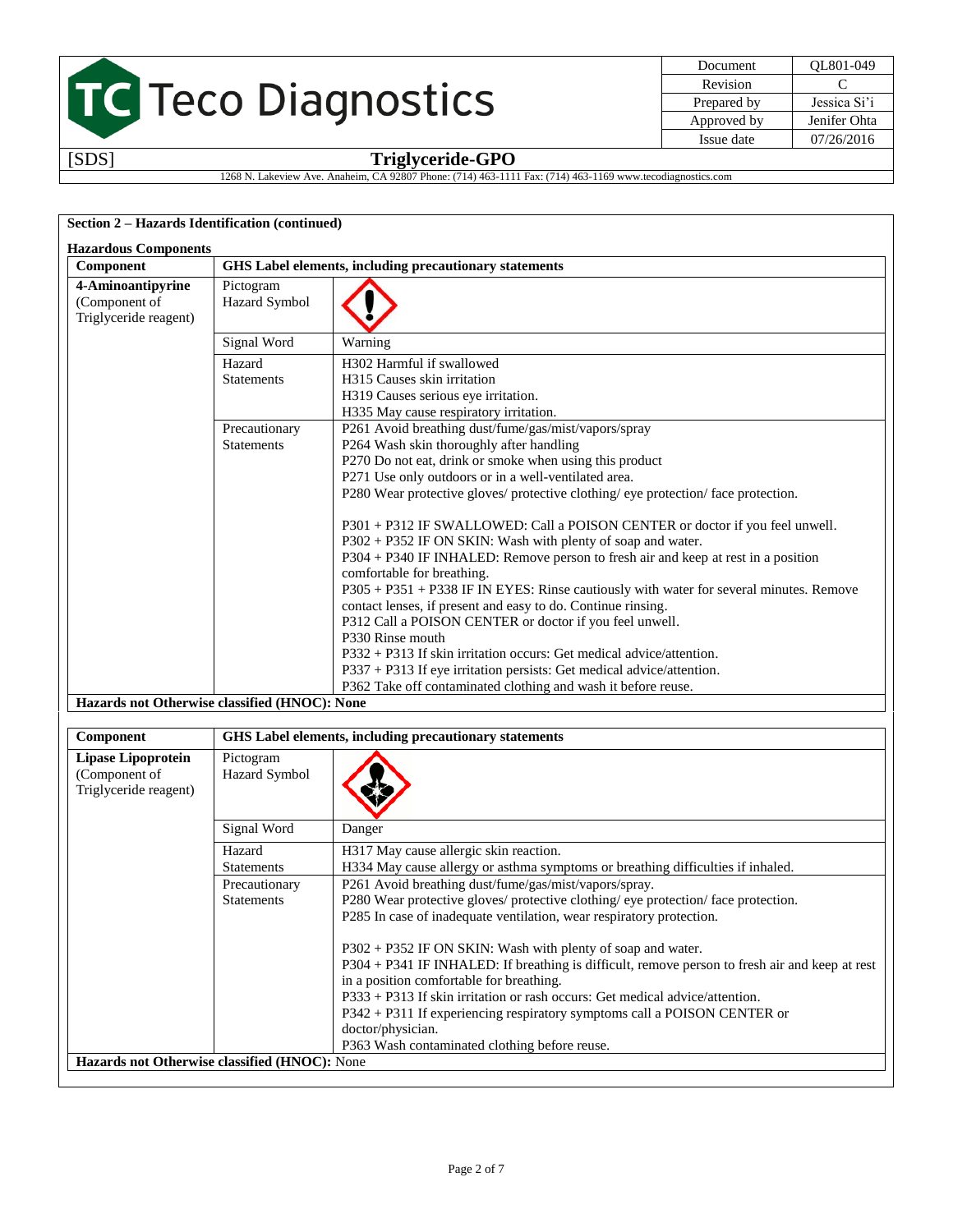| OL801-049    |
|--------------|
| C            |
| Jessica Si'i |
| Jenifer Ohta |
| 07/26/2016   |
|              |

#### [SDS] **Triglyceride-GPO** 1268 N. Lakeview Ave. Anaheim, CA 92807 Phone: (714) 463-1111 Fax: (714) 463-1169 www.tecodiagnostics.com

#### **Section 2 – Hazards Identification (continued)**

| <b>Hazardous Components</b>                                 |                                                        |                                                                                                                                                                                                                                                                                                                                                                                                                                                                                                                                                                                                                                                                        |
|-------------------------------------------------------------|--------------------------------------------------------|------------------------------------------------------------------------------------------------------------------------------------------------------------------------------------------------------------------------------------------------------------------------------------------------------------------------------------------------------------------------------------------------------------------------------------------------------------------------------------------------------------------------------------------------------------------------------------------------------------------------------------------------------------------------|
| Component                                                   | GHS Label elements, including precautionary statements |                                                                                                                                                                                                                                                                                                                                                                                                                                                                                                                                                                                                                                                                        |
| <b>Peroxidase</b><br>(Component of<br>Triglyceride reagent) | Pictogram<br><b>Hazard Symbol</b>                      |                                                                                                                                                                                                                                                                                                                                                                                                                                                                                                                                                                                                                                                                        |
|                                                             | Signal Word                                            | Danger                                                                                                                                                                                                                                                                                                                                                                                                                                                                                                                                                                                                                                                                 |
|                                                             | <b>Hazard Statements</b>                               | H317 May cause allergic skin reaction.<br>H334 May cause allergy or asthma symptoms or breathing difficulties if inhaled.                                                                                                                                                                                                                                                                                                                                                                                                                                                                                                                                              |
|                                                             | Precautionary<br><b>Statements</b>                     | P261 Avoid breathing dust/fume/gas/mist/vapors/spray.<br>P280 Wear protective gloves/ protective clothing/ eye protection/ face protection.<br>P285 In case of inadequate ventilation, wear respiratory protection.<br>$P302 + P352$ IF ON SKIN: Wash with plenty of soap and water.<br>P304 + P341 IF INHALED: If breathing is difficult, remove person to fresh air and keep at<br>rest in a position comfortable for breathing.<br>$P333 + P313$ If skin irritation or rash occurs: Get medical advice/attention.<br>P342 + P311 If experiencing respiratory symptoms call a POISON CENTER or<br>doctor/physician.<br>P363 Wash contaminated clothing before reuse. |
| Hazards not Otherwise classified (HNOC): None               |                                                        |                                                                                                                                                                                                                                                                                                                                                                                                                                                                                                                                                                                                                                                                        |
| Component                                                   |                                                        | GHS Label elements, including precautionary statements                                                                                                                                                                                                                                                                                                                                                                                                                                                                                                                                                                                                                 |

| <b>Sodium Azide</b> $(50.1\%)$ | Pictogram                                                                                                                            | None                                                                   |  |
|--------------------------------|--------------------------------------------------------------------------------------------------------------------------------------|------------------------------------------------------------------------|--|
| (Component of                  | Hazard Symbol                                                                                                                        |                                                                        |  |
| Triglyceride Reagent &         | Signal Word                                                                                                                          | None                                                                   |  |
| Triglyceride Standard)         |                                                                                                                                      |                                                                        |  |
|                                | <b>Hazard Statements</b>                                                                                                             | H402 Harmful to aquatic life.                                          |  |
|                                | H412 Harmful to aquatic life with long lasting effects.                                                                              |                                                                        |  |
|                                | Precautionary                                                                                                                        | P273 Avoid release to the environment.                                 |  |
|                                | <b>Statements</b>                                                                                                                    | P501 Dispose of contents/container to an approved waste disposal plant |  |
|                                | Hazards not Otherwise classified (HNOC): Sodium azide may react with lead and copper plumbing to form highly explosive metal azides. |                                                                        |  |

#### **Section 3 – Composition/Information on Ingredients**

| Component    | Type    | <b>Chemical Name</b>                           | Concentration or %        | CAS#            |
|--------------|---------|------------------------------------------------|---------------------------|-----------------|
| Triglyceride | Mixture | ATP                                            | $3.3 \text{ mM}$          | 987-65-5        |
| Reagent      |         | Magnesium Sulfate                              | $3.0 \text{ mM}$          | 7487-88-9       |
|              |         | 4-Aminoantipyrine                              | $0.7 \text{ }\mathrm{mM}$ | $83-07-8$       |
|              |         | 3,5-Dichloro-2-hydroxybenzene Sulfonate (DHBS) | $0.8 \text{ }\mathrm{mM}$ | 54970-72-8      |
|              |         | Glycerol Phosphate Oxidase (GPO)               | 7000 U/L                  | 9046-28-0       |
|              |         | Sodium Azide                                   | 0.01%                     | 26628-22-8      |
|              |         | Lipase Lipoprotein                             | 200,000 U/L               | $9004 - 02 - 8$ |
|              |         | Glycerol Kinase (GK)                           | 1000 U/L                  | 9030-66-4       |
|              |         | Peroxidase                                     | 10,000 U/L                | 9003-99-0       |
| Triglyceride | Mixture | Glycerol                                       | $200 \text{ mg/dl}$       | $56 - 81 - 5$   |
| Standard     |         | Sodium Azide                                   | 0.1%                      | 26628-22-8      |

#### **Section 4 – First Aid Measures**

| <b>General Advice</b> | Immediately remove any clothing soiled by the product. In case of irregular breathing or respiratory arrest provide    |
|-----------------------|------------------------------------------------------------------------------------------------------------------------|
|                       | artificial respiration.                                                                                                |
| <b>Ingestion</b>      | Never give anything by mouth to an unconscious person. If victim is conscious and alert, rinse mouth with water.       |
|                       | Seek medical attention.                                                                                                |
| <b>Inhalation</b>     | Move person into fresh air. If not breathing, give artificial respiration and seek medical attention.                  |
| <b>Skin Contact</b>   | Wash off immediately with soap and plenty of water. Remove contaminated clothing. Wash clothing before reuse.          |
|                       | Get medical attention if irritation occurs.                                                                            |
| <b>Eve Contact</b>    | Immediately flush eyes with plenty of water for at least 15 minutes, occasionally lifting the upper and lower eyelids. |
|                       | Remove contact lenses if present. Get medical attention if irritation occurs.                                          |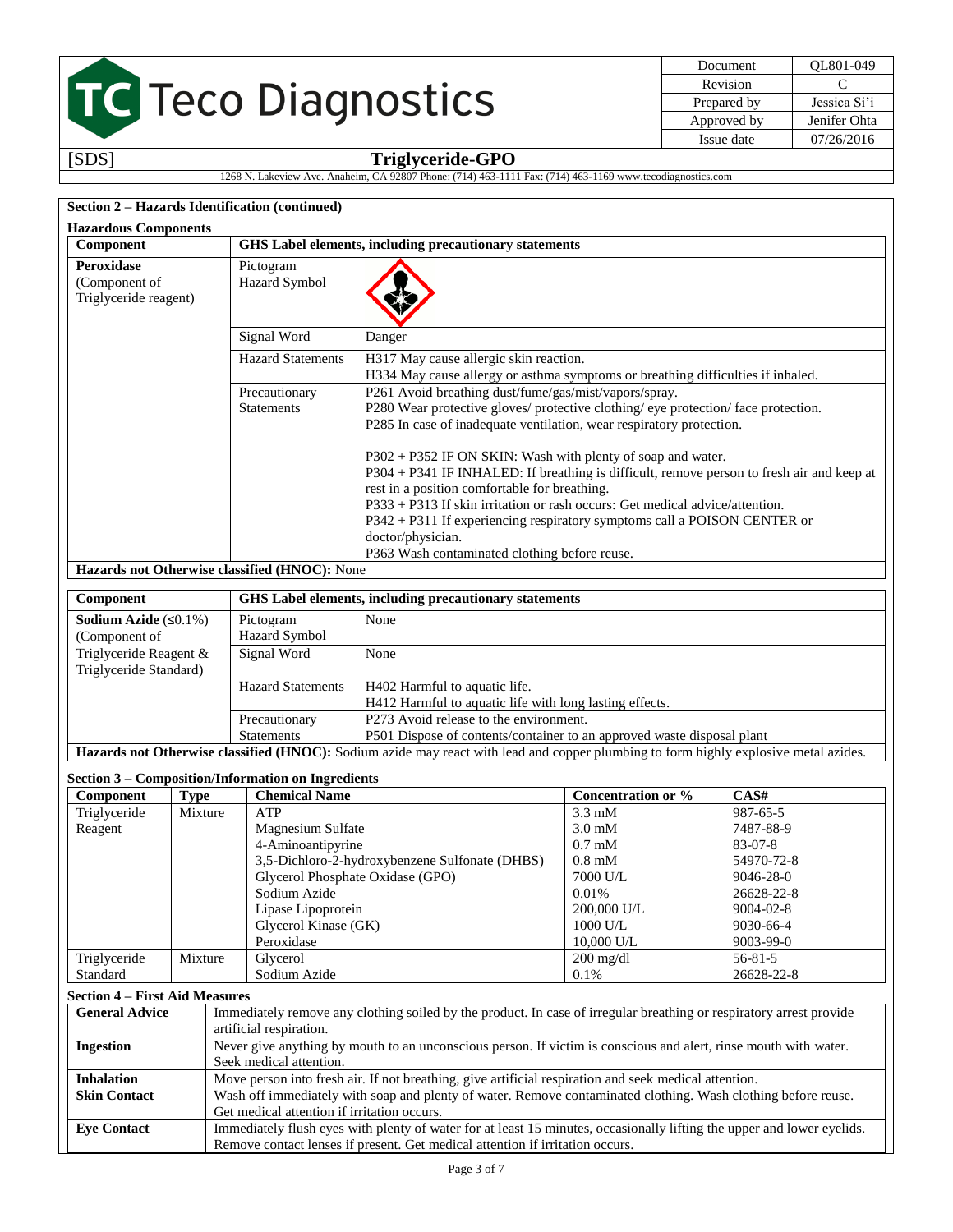| Document    | OL801-049    |
|-------------|--------------|
| Revision    | €            |
| Prepared by | Jessica Si'i |
| Approved by | Jenifer Ohta |
| Issue date  | 07/26/2016   |

#### [SDS] **Triglyceride-GPO**

1268 N. Lakeview Ave. Anaheim, CA 92807 Phone: (714) 463-1111 Fax: (714) 463-1169 www.tecodiagnostics.com

#### **Section 5- Fire and Explosive Hazard Data**

#### **Extinguishing Media**

Suitable extinguishing media: Use water spray, alcohol-resistant foam, dry chemical or carbon dioxide.

#### Unsuitable media: No information available.

#### **Specific Hazards**

Hazardous combustion products: Carbon oxides, Sulfur oxides, Hydrogen chloride gas, Sodium oxides, Carbon monoxide.

#### **Special Protective equipment and advice for firefighters**

Wear self-contained breathing apparatus and appropriate protective clothing for firefighting

#### **Section 6 – Accidental Release Measures**

#### **Personal precautions, protective equipment and emergency procedures**

Wear proper personal protective equipment (PPE) as indicated in section 8.

Exercise appropriate precautions to avoid contact with skin or eyes and prevent inhalation.

#### **Environmental precautions**

Refer to section 12 for Ecological Information.

#### **Methods and materials for containment and cleaning up**

For liquid components, soak up on inert absorbent material. For dry components, sweep up without creating dust. Place materials into a suitable waste container. For disposal, refer to section 13. Do not contaminate water sources or sewer.

#### **Section 7 – Handling and Storage**

| Handling       | Wear appropriate personal protective equipment (PPE) as indicated in section 8.                                                            |
|----------------|--------------------------------------------------------------------------------------------------------------------------------------------|
|                | Avoid contact with eyes, skin, and clothing. Avoid inhalation or ingestion.                                                                |
| <b>Storage</b> | Store at $2 - 8^{\circ}$ C according to the label instructions in the original containers. Keep containers tightly closed when not in use. |

#### **Section 8 – Exposure Controls / Personal Protection**

| Components with workplace control parameters: |                 |                          |                                                   |
|-----------------------------------------------|-----------------|--------------------------|---------------------------------------------------|
| <b>Chemical Name</b>                          | Value           | <b>Control Parameter</b> | <b>Basis</b>                                      |
| Sodium Azide                                  |                 | $0.1$ ppm                | USA. NIOSH Recommended Exposure Limits            |
| CAS# 26628-22-8                               | C               | $0.3 \text{ mg/m}$       | USA. NIOSH Recommended Exposure Limits            |
|                                               | $\sqrt{ }$<br>◡ | $0.1$ ppm                | USA. OSHA - TABLE Z-1 Limits for Air Contaminants |
|                                               | ◡               | $0.3 \text{ mg/m}$       | USA. OSHA - TABLE Z-1 Limits for Air Contaminants |
|                                               | ◡               | $0.11$ ppm               | USA. ACGIH Threshold Limit Values (TLV)           |
|                                               | $\sim$          | $0.29$ mg/m $3$          | USA. ACGIH Threshold Limit Values (TLV)           |

#### **Engineering Controls:**

Handle in accordance with good industrial hygiene and safety practices. Avoid contact with skin, eyes, and clothing. Wash hands before breaks and immediately after handling the product. Facilities storing or utilizing this material should be equipped with an eyewash fountain and showers. Use adequate ventilation to keep airborne concentrations low.

#### **Personal Protective Equipment**

| <b>Eve Protection</b>                                                                                    | Safety glasses with side-shields conforming to EN166. Use equipment for eye protection tested and             |
|----------------------------------------------------------------------------------------------------------|---------------------------------------------------------------------------------------------------------------|
|                                                                                                          | approved under appropriate government standards such as NIOSH (US) or EN 166(EU).                             |
| <b>Skin Protection</b>                                                                                   | Handle with gloves. Gloves must be inspected prior to use. Use proper glove removal technique (without        |
|                                                                                                          | touching glove's outer surface) to avoid skin contact with this product. Dispose of contaminated gloves after |
|                                                                                                          | use in accordance with applicable laws and good laboratory practices. Wash and dry hands.                     |
| <b>Body Protection</b>                                                                                   | Wear protective clothing appropriate to the work environment.                                                 |
| <b>Respiratory Protection</b>                                                                            | Respiratory protection is not required under normal conditions of use.                                        |
| <b>Other Protective</b><br>Ensure the eyewash station and/or safety shower is located near the work area |                                                                                                               |
| Equipment                                                                                                |                                                                                                               |

#### **General Hygiene Measures**

Handle in accordance with good industrial hygiene and safety practice. After handling, remove gloves using proper glove removal technique (without touching outer surface of glove), and dispose gloves according to applicable laws and good laboratory practices. Wash hands thoroughly. Also wash hands before eating, smoking, using the lavatory, and at end of the work shift.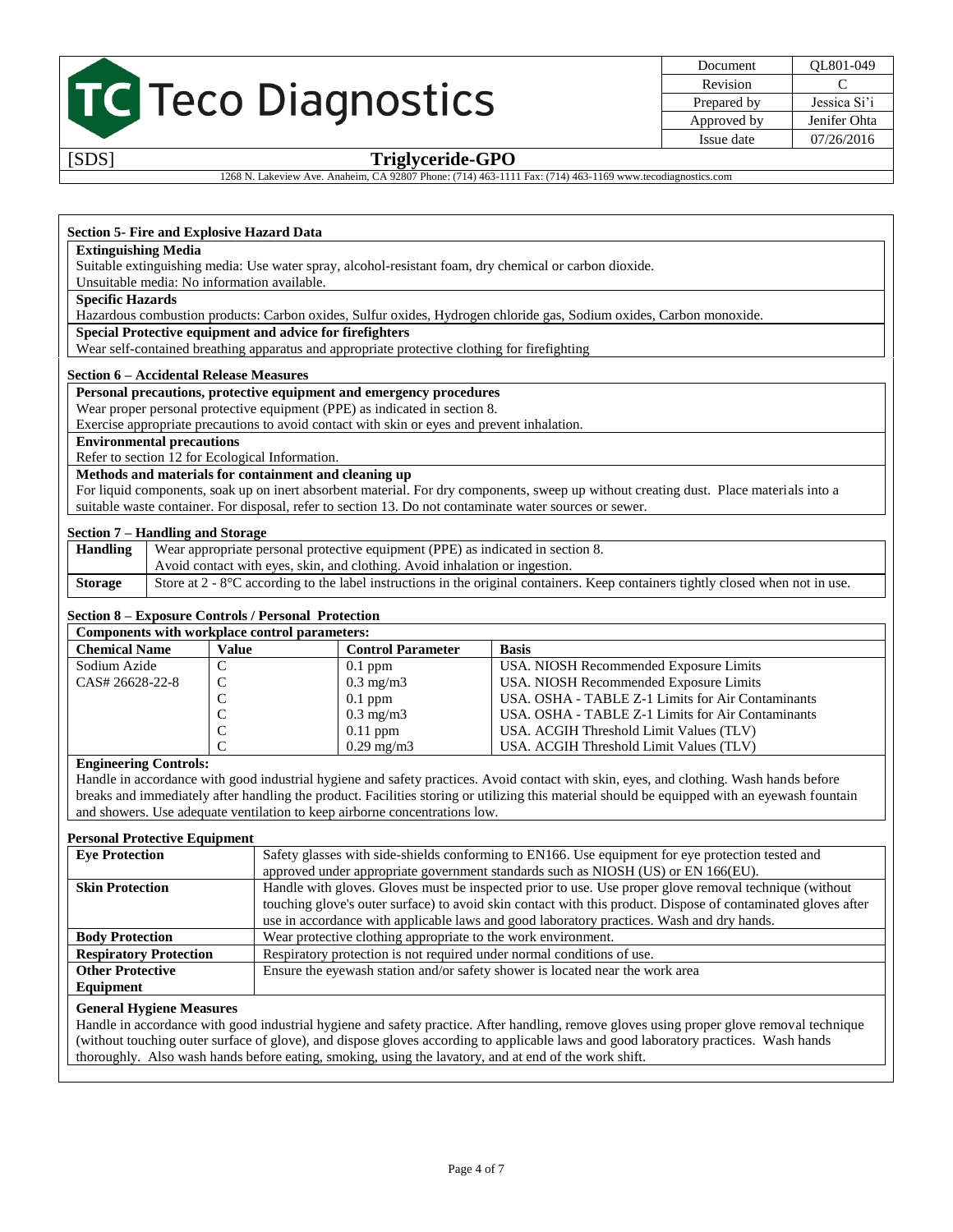| Document    | OL801-049    |
|-------------|--------------|
| Revision    | ⊖            |
| Prepared by | Jessica Si'i |
| Approved by | Jenifer Ohta |
| Issue date  | 07/26/2016   |
|             |              |

[SDS] **Triglyceride-GPO**

1268 N. Lakeview Ave. Anaheim, CA 92807 Phone: (714) 463-1111 Fax: (714) 463-1169 www.tecodiagnostics.com

|                                                       | <b>Section 9 - Physical and Chemical Properties</b>                                                                                                                                                                                                         |                                                                        |                                                                                                                                                                                                                                                           |                                                                              |                          |
|-------------------------------------------------------|-------------------------------------------------------------------------------------------------------------------------------------------------------------------------------------------------------------------------------------------------------------|------------------------------------------------------------------------|-----------------------------------------------------------------------------------------------------------------------------------------------------------------------------------------------------------------------------------------------------------|------------------------------------------------------------------------------|--------------------------|
| Appearance                                            |                                                                                                                                                                                                                                                             |                                                                        | Triglyceride Reagent: Powder                                                                                                                                                                                                                              |                                                                              |                          |
|                                                       |                                                                                                                                                                                                                                                             |                                                                        | Triglyceride Standard: Liquid                                                                                                                                                                                                                             |                                                                              |                          |
| Odor                                                  |                                                                                                                                                                                                                                                             |                                                                        | No information available.                                                                                                                                                                                                                                 |                                                                              |                          |
| <b>Odor Threshold</b>                                 |                                                                                                                                                                                                                                                             | No information available.                                              |                                                                                                                                                                                                                                                           |                                                                              |                          |
| pH                                                    |                                                                                                                                                                                                                                                             | No information available.                                              |                                                                                                                                                                                                                                                           |                                                                              |                          |
|                                                       | <b>Melting point/ Freezing point</b>                                                                                                                                                                                                                        | No information available.                                              |                                                                                                                                                                                                                                                           |                                                                              |                          |
|                                                       | <b>Initial Boiling point and boiling range</b>                                                                                                                                                                                                              | No information available.                                              |                                                                                                                                                                                                                                                           |                                                                              |                          |
| <b>Flash Point</b>                                    |                                                                                                                                                                                                                                                             | No information available.                                              |                                                                                                                                                                                                                                                           |                                                                              |                          |
| <b>Evaporative Rate</b>                               |                                                                                                                                                                                                                                                             | No information available.                                              |                                                                                                                                                                                                                                                           |                                                                              |                          |
| Flammability                                          |                                                                                                                                                                                                                                                             | No information available.                                              |                                                                                                                                                                                                                                                           |                                                                              |                          |
|                                                       | <b>Upper/Lower flammability or explosion limits</b>                                                                                                                                                                                                         | No information available.                                              |                                                                                                                                                                                                                                                           |                                                                              |                          |
| Vapor pressure                                        |                                                                                                                                                                                                                                                             | No information available.                                              |                                                                                                                                                                                                                                                           |                                                                              |                          |
| <b>Vapor Density</b>                                  |                                                                                                                                                                                                                                                             | No information available.                                              |                                                                                                                                                                                                                                                           |                                                                              |                          |
| <b>Relative Density</b>                               |                                                                                                                                                                                                                                                             | No information available.                                              |                                                                                                                                                                                                                                                           |                                                                              |                          |
| <b>Solubility</b>                                     |                                                                                                                                                                                                                                                             | Soluble                                                                |                                                                                                                                                                                                                                                           |                                                                              |                          |
|                                                       | Partition coefficient: n-octanol/water                                                                                                                                                                                                                      | No information available.                                              |                                                                                                                                                                                                                                                           |                                                                              |                          |
| <b>Auto-ignition temperature</b>                      |                                                                                                                                                                                                                                                             | No information available.                                              |                                                                                                                                                                                                                                                           |                                                                              |                          |
|                                                       | <b>Decomposition Temperature</b>                                                                                                                                                                                                                            | No information available.                                              |                                                                                                                                                                                                                                                           |                                                                              |                          |
| <b>Viscosity</b>                                      |                                                                                                                                                                                                                                                             | No information available.                                              |                                                                                                                                                                                                                                                           |                                                                              |                          |
|                                                       | Section 10 - Stability and Reactivity                                                                                                                                                                                                                       |                                                                        |                                                                                                                                                                                                                                                           |                                                                              |                          |
| <b>Reactivity</b>                                     |                                                                                                                                                                                                                                                             | No dangerous reaction known under conditions of normal use.            |                                                                                                                                                                                                                                                           |                                                                              |                          |
| <b>Chemical stability</b>                             |                                                                                                                                                                                                                                                             | Stable under recommended storage conditions as indicated in section 7. |                                                                                                                                                                                                                                                           |                                                                              |                          |
|                                                       | <b>Possibility of hazardous reactions</b>                                                                                                                                                                                                                   | No information available.                                              |                                                                                                                                                                                                                                                           |                                                                              |                          |
| <b>Conditions to avoid</b>                            |                                                                                                                                                                                                                                                             | Avoid high temperature.                                                |                                                                                                                                                                                                                                                           |                                                                              |                          |
| <b>Incompatible materials</b>                         |                                                                                                                                                                                                                                                             |                                                                        |                                                                                                                                                                                                                                                           | Sodium azide reacts with heavy metals to form highly explosive metal azides. |                          |
|                                                       | <b>Hazardous decomposition products</b>                                                                                                                                                                                                                     | No information available.                                              |                                                                                                                                                                                                                                                           |                                                                              |                          |
|                                                       |                                                                                                                                                                                                                                                             |                                                                        |                                                                                                                                                                                                                                                           |                                                                              |                          |
|                                                       | Section 11 - Toxicological information                                                                                                                                                                                                                      |                                                                        |                                                                                                                                                                                                                                                           |                                                                              |                          |
| Route of entry/Exposure                               |                                                                                                                                                                                                                                                             | Skin contact, eye contact, inhalation, ingestion                       |                                                                                                                                                                                                                                                           |                                                                              |                          |
| <b>Effects of Acute Exposure</b>                      |                                                                                                                                                                                                                                                             |                                                                        |                                                                                                                                                                                                                                                           |                                                                              |                          |
| <b>Skin contact</b>                                   |                                                                                                                                                                                                                                                             | Harmful in contact with skin.                                          |                                                                                                                                                                                                                                                           |                                                                              |                          |
| <b>Eye Contact</b><br><b>Ingestion</b>                |                                                                                                                                                                                                                                                             | May cause irritation<br>No data available                              |                                                                                                                                                                                                                                                           |                                                                              |                          |
| <b>Inhalation</b>                                     |                                                                                                                                                                                                                                                             | Harmful by inhalation                                                  |                                                                                                                                                                                                                                                           |                                                                              |                          |
|                                                       | <b>Effects of Chronic Exposure</b>                                                                                                                                                                                                                          | No information available                                               |                                                                                                                                                                                                                                                           |                                                                              |                          |
|                                                       |                                                                                                                                                                                                                                                             |                                                                        |                                                                                                                                                                                                                                                           |                                                                              |                          |
| <b>Toxicity:</b>                                      |                                                                                                                                                                                                                                                             |                                                                        |                                                                                                                                                                                                                                                           |                                                                              |                          |
| Component                                             | <b>Chemical</b>                                                                                                                                                                                                                                             | <b>Acute Toxicity</b>                                                  |                                                                                                                                                                                                                                                           | <b>Chronic Toxicity</b>                                                      | <b>Other Information</b> |
| Triglyceride                                          | 4-Aminoantipyrine                                                                                                                                                                                                                                           | LD50 Oral = $1700$ mg/kg (rat)                                         |                                                                                                                                                                                                                                                           | No information available.                                                    | RTECS: CD2480000         |
| <b>Reagent</b><br>Acute oral toxicity: Acute toxicity |                                                                                                                                                                                                                                                             |                                                                        | No information available.                                                                                                                                                                                                                                 | Not available                                                                |                          |
|                                                       | Glycerol Phosphate Oxidase                                                                                                                                                                                                                                  | estimate: $>5,000$ mg/kg                                               |                                                                                                                                                                                                                                                           |                                                                              |                          |
|                                                       |                                                                                                                                                                                                                                                             | Acute dermal toxicity: Acute toxicity                                  |                                                                                                                                                                                                                                                           |                                                                              |                          |
|                                                       |                                                                                                                                                                                                                                                             | estimate: $>5,000$ mg/kg                                               |                                                                                                                                                                                                                                                           |                                                                              |                          |
| <b>Triglyceride</b>                                   | Sodium Azide                                                                                                                                                                                                                                                | LD50 Oral = $10 \text{ mg/kg}$ (rabbit)                                |                                                                                                                                                                                                                                                           | No information available.                                                    | RTECS: VY8050000         |
| Reagent &                                             |                                                                                                                                                                                                                                                             | LC50 Inhalation = $37 \text{ mg/m}^3$ (rat)                            |                                                                                                                                                                                                                                                           |                                                                              |                          |
| <b>Standard</b>                                       |                                                                                                                                                                                                                                                             | LD50 Dermal = $20 \text{ mg/kg}$ (rabbit)                              |                                                                                                                                                                                                                                                           |                                                                              |                          |
| Triglyceride                                          | Glycerol                                                                                                                                                                                                                                                    | LD50 Oral = $12600$ mg/kg (rat)                                        |                                                                                                                                                                                                                                                           | No information available.                                                    | <b>RTECS: MA8050000</b>  |
| <b>Standard</b>                                       |                                                                                                                                                                                                                                                             | LD50 Dermal $>10g/kg$ (rabbit)                                         |                                                                                                                                                                                                                                                           |                                                                              |                          |
| LC50 Inhalation > 570 mg/m <sup>3</sup> (rat)         |                                                                                                                                                                                                                                                             |                                                                        |                                                                                                                                                                                                                                                           |                                                                              |                          |
|                                                       |                                                                                                                                                                                                                                                             |                                                                        |                                                                                                                                                                                                                                                           |                                                                              |                          |
|                                                       |                                                                                                                                                                                                                                                             |                                                                        |                                                                                                                                                                                                                                                           |                                                                              |                          |
| <b>Carcinogenicity:</b>                               |                                                                                                                                                                                                                                                             |                                                                        | No component present at levels greater than or equal to 0.1% is identified as a carcinogen or potential carcinogen by IARC.<br>No component present at levels greater than or equal to 0.1% is identified as a carcinogen or potential carcinogen by NTP. |                                                                              |                          |
| <b>IARC</b>                                           |                                                                                                                                                                                                                                                             |                                                                        |                                                                                                                                                                                                                                                           |                                                                              |                          |
| NTP                                                   |                                                                                                                                                                                                                                                             |                                                                        |                                                                                                                                                                                                                                                           |                                                                              |                          |
| <b>OSHA</b><br><b>ACGIH</b>                           | No component present at levels greater than or equal to 0.1% is identified as a carcinogen or potential carcinogen by OSHA.<br>No component present at levels greater than or equal to 0.1% is identified as a carcinogen or potential carcinogen by ACGIH. |                                                                        |                                                                                                                                                                                                                                                           |                                                                              |                          |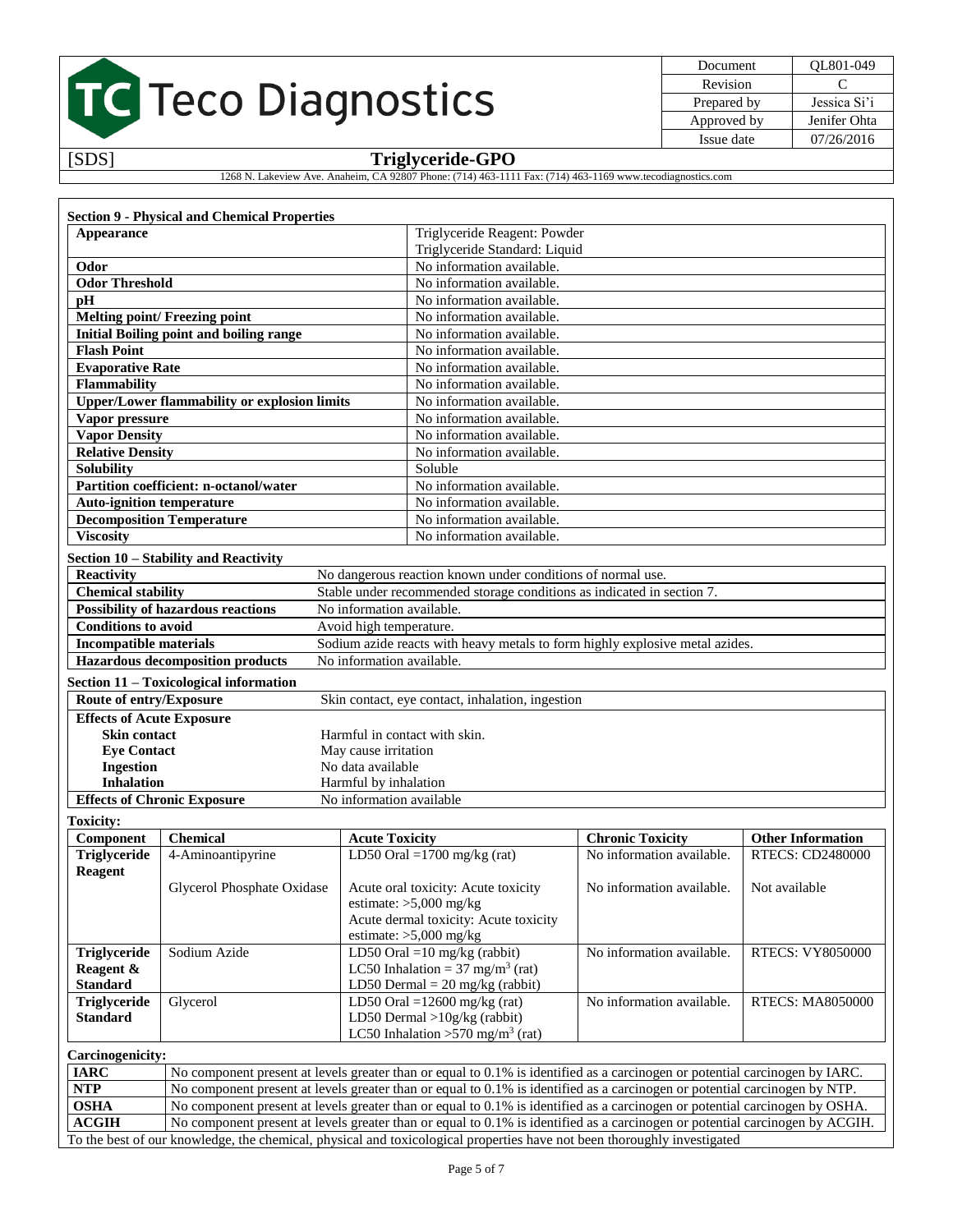

| Document    | OL801-049    |
|-------------|--------------|
| Revision    | €            |
| Prepared by | Jessica Si'i |
| Approved by | Jenifer Ohta |
| Issue date  | 07/26/2016   |
|             |              |

[SDS] **Triglyceride-GPO**

1268 N. Lakeview Ave. Anaheim, CA 92807 Phone: (714) 463-1111 Fax: (714) 463-1169 www.tecodiagnostics.com

| <b>Toxicity</b><br>Magnesium Sulfate: 2,820 mg/l: 96h Pimephales promelas (fathead minnow) LC50 |                                                         |
|-------------------------------------------------------------------------------------------------|---------------------------------------------------------|
|                                                                                                 | Glycerol: $51 - 57$ ml/L: 96 h Oncorhynchus mykiss LC50 |
| Persistence and degradability                                                                   | No information available                                |
| <b>Bio-accumulative potential</b>                                                               | No information available                                |
| <b>Mobility in soil</b>                                                                         | No information available                                |
| <b>Water Hazards</b>                                                                            | No information available                                |
| Other adverse effects<br>Sodium azide is harmful to aquatic live with long lasting effects.     |                                                         |

#### **Section 13- Disposal Considerations**

**Waste residues and methods of disposal**

This product has to be disposed in accordance with applicable regional, national and local laws and regulations.

Surplus and non-recyclable components should be taken to a licensed waste disposal contractor for disposal.

#### **Contaminated Packaging**

Waste packaging should be recycled; however, since empty containers may retain some product residues, they should be taken to an approved waste handling site or given to a licensed waste disposal contractor for recycling or disposal, if recycling is not possible.

#### **Section 14 Transport Information**

| <b>UN Number</b>                                            | Not regulated                                             |  |
|-------------------------------------------------------------|-----------------------------------------------------------|--|
| <b>UN Proper Shipping Name</b>                              | Not regulated                                             |  |
| <b>Transport Hazard class</b>                               | Not classified as hazardous. Not regulated.               |  |
| <b>Packaging Group</b>                                      | Not applicable                                            |  |
| <b>Environmental Hazards</b>                                | No information available                                  |  |
| Transport in bulk according to Annex II of MARPOL 73/78 and | Not applicable                                            |  |
| the IBC Code                                                |                                                           |  |
| <b>DOT</b>                                                  | Not dangerous goods. Non-hazardous for transport          |  |
| <b>IMDG</b>                                                 | Not dangerous goods. Non-hazardous for maritime transport |  |
| <b>IATA</b>                                                 | Not dangerous goods. Non-hazardous for air transport      |  |
| <b>Special Precautions</b>                                  | None                                                      |  |

#### **Section 15 – Regulatory Information**

**United States Regulations:** 

| Umitu biatts Regulations.<br><b>HCS Classification</b> | Not determined                                                                           |                                                                                          |                  |
|--------------------------------------------------------|------------------------------------------------------------------------------------------|------------------------------------------------------------------------------------------|------------------|
| <b>SARA 302</b>                                        | Sodium azide                                                                             |                                                                                          | CAS#: 26628-22-8 |
| <b>SARA 313 Components</b>                             | Sodium azide                                                                             |                                                                                          | CAS#: 26628-22-8 |
| SARA 311/312 Hazards                                   | 4-Aminoantipyrine                                                                        | <b>Acute Health Hazard</b>                                                               | CAS# 83-07-8     |
|                                                        | Sodium azide                                                                             | Acute Health Hazard, Chronic Health Hazard                                               | CAS# 26628-22-8  |
| <b>Clean Water Act 307</b>                             |                                                                                          | This product does not contain any toxic pollutants listed under the U.S. Clean Water Act |                  |
|                                                        | section 307.                                                                             |                                                                                          |                  |
| <b>Clean Water Act 311</b>                             | This product does not contain any toxic pollutants listed under the U.S. Clean Water Act |                                                                                          |                  |
|                                                        | section 311.                                                                             |                                                                                          |                  |
| <b>Clean Air Act 112</b>                               | This product does not contain any chemicals listed under the U.S. Clean Air Act section  |                                                                                          |                  |
|                                                        | $112(r)$ for Accidental Release Prevention.                                              |                                                                                          |                  |
| U.S. State- New Jersey Right to Know                   | CAS# 7487-88-9<br>Magnesium Sulfate                                                      |                                                                                          |                  |
|                                                        | Sodium azide                                                                             |                                                                                          | CAS# 26628-22-8  |
|                                                        | 3,5-Dichloro-2-hydroxybenzene Sulfonate                                                  |                                                                                          | CAS# 54970-72-8  |
| <b>U.S. State-Pennsylvania Right to Know</b>           | Magnesium Sulfate                                                                        |                                                                                          | CAS# 7487-88-9   |
|                                                        | Sodium azide                                                                             |                                                                                          | CAS# 26628-22-8  |
|                                                        | 3,5-Dichloro-2-hydroxybenzene Sulfonate                                                  |                                                                                          | CAS# 54970-72-8  |
| U.S. State-Massachusetts Right to Know                 | Sodium azide                                                                             |                                                                                          | CAS# 26628-22-8  |
| U.S. State- California Prop. 65                        | This product does not contain any chemicals known to the State of California to cause    |                                                                                          |                  |
|                                                        | cancer, birth defects or any other reproductive harm.                                    |                                                                                          |                  |